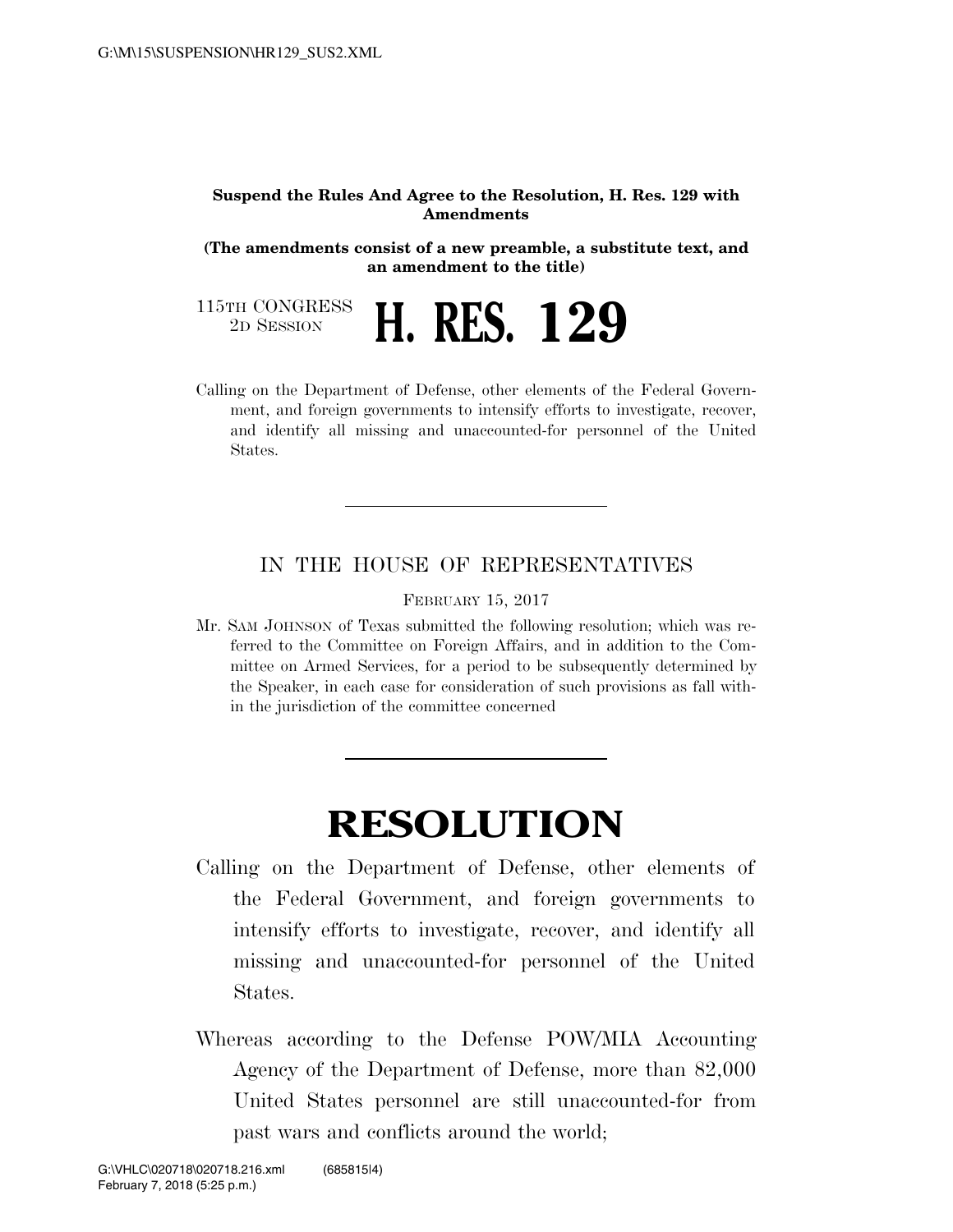- Whereas, though recognizing that an estimated 48,000 of these personnel were presumed lost at sea and are unlikely to be recovered, tens of thousands of families and friends have waited decades for the accounting of their loved ones and comrades in arms;
- Whereas the families of these brave Americans deserve our Nation's best efforts to achieve the fullest possible accounting for their missing loved ones;
- Whereas the National League of POW/MIA Families, and their iconic POW/MIA flag, pioneered the Vietnam War accounting effort since 1970 and has been joined in this humanitarian quest for answers by Korean War, Cold War, and World War II families, fully supported by the American Legion, the Veterans of Foreign Wars, the Disabled American Veterans, Jewish War Veterans, AMVETS, Vietnam Veterans of America, Special Forces Association, Special Operations Association, Rolling Thunder, and other more recently formed groups, and tens of thousands of families and veterans are yearning and advocating for answers concerning the fates of their loved ones and comrades in arms;
- Whereas the mission of the Defense POW/MIA Accounting Agency of the Department of Defense is to provide the fullest possible accounting for missing members of the Armed Forces of the United States, designated civilians of the Department, and other designated personnel; and
- Whereas the recovery and investigation teams of the Department of Defense deploy to countries around the world to account as fully as possible for these unaccounted-for United States personnel: Now, therefore, be it
	- 1 *Resolved,* That the House of Representatives—